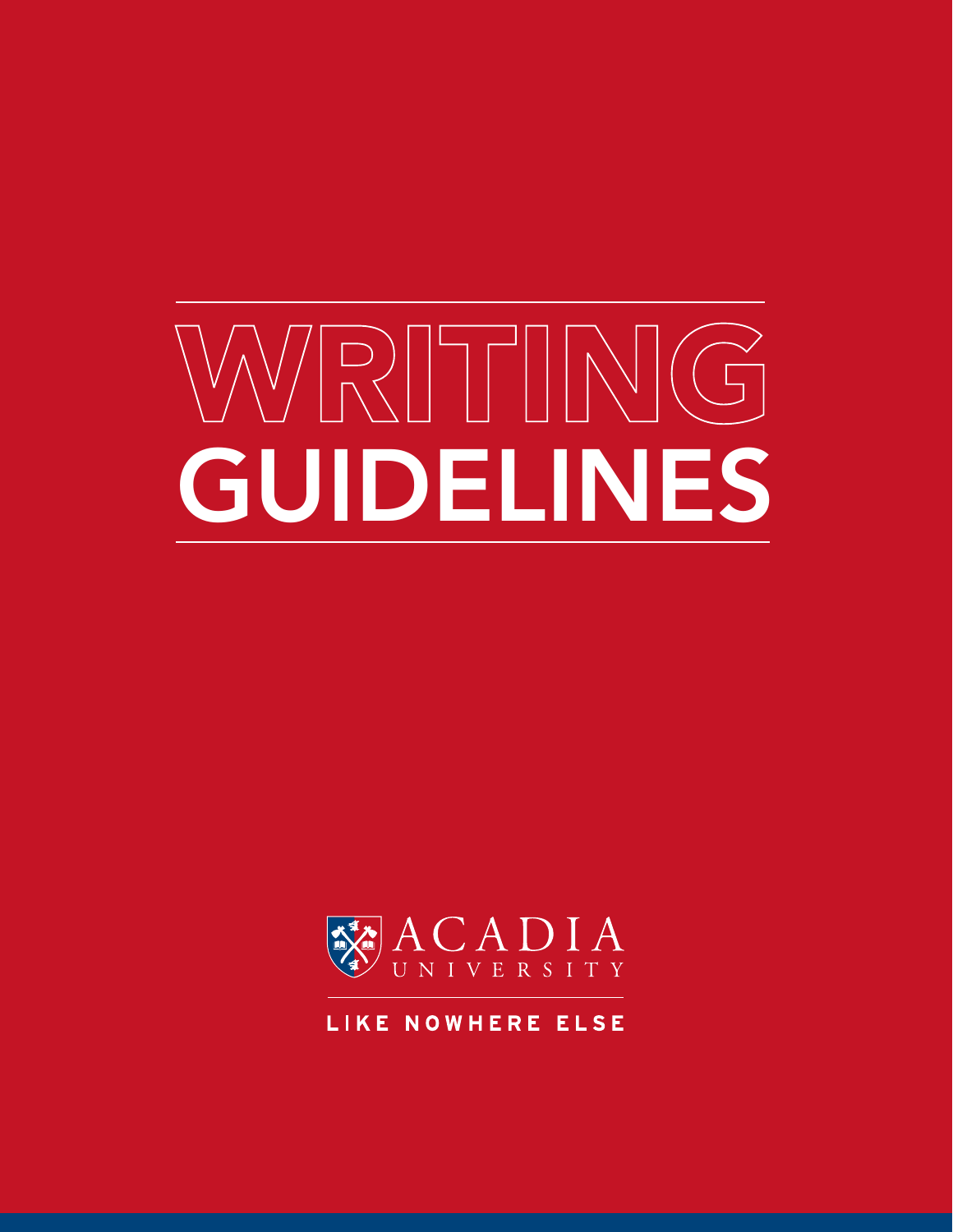# Table of Contents

| Departments and Terminology11 |  |
|-------------------------------|--|
|                               |  |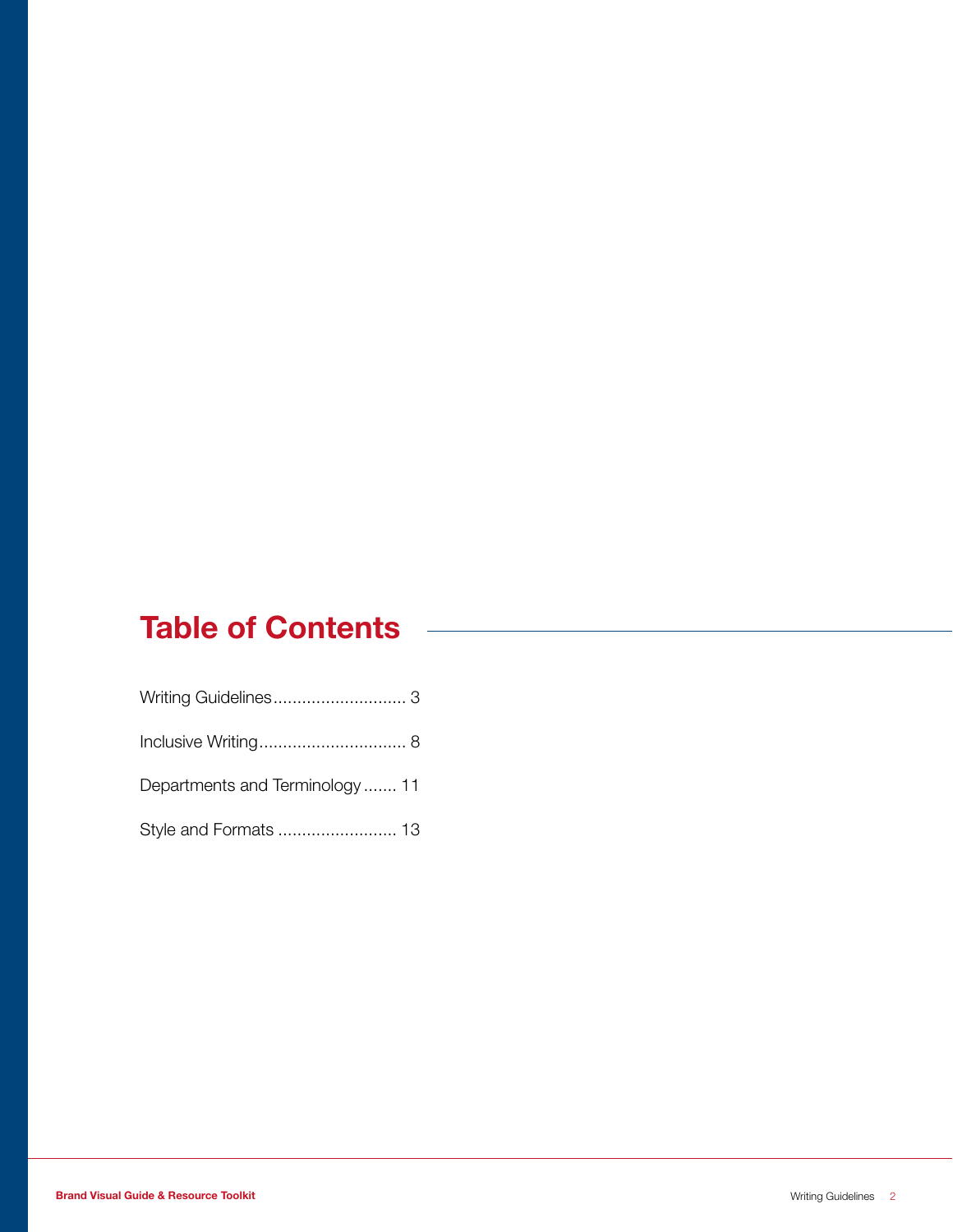# Writing Guidelines

# Plain Language

We encourage you to write in plain language, a style that is personal, clear, and simple. Plain language does not oversimplify – in fact, it often uncovers ambiguities or uncertainties that may be hiding in dense, complex prose. There is strong evidence that using plain language reduces response errors and callbacks, which in turn saves time and money.

Plain language is personal: it talks about "me" and "you." Instead of saying, "The department will provide the student with . . .", say, "We will give you . . ."

Plain language is clear: it helps the reader by

- being well organized
- using a logical progression: each paragraph is a bridge to the next
- using short sections and useful headings
- using active voice, familiar words, simple sentences, and strong verbs
- defining technical terms and avoiding jargon
- using no more words than it needs to

Plain language is simple: it's close to the way we speak.

- It's faster to read.
- It's understood by a wider audience.
- Readers prefer it.
- Readers are more likely to comply and to make fewer mistakes.

If you want to know more about plain language, the [Plain Language Association International](http://www.plainlanguagenetwork.org) is a good place to start.

## Editorial Style

This *Editorial Style Guide* is a reference for non-academic communication, answering general questions on English style and usage.

It is based on *The Canadian Press (CP) Stylebook* and *The CP Caps and Spelling Guide*. Please refer to them if your question is not answered here.

#### Punctuation

Use hyphens to avoid ambiguity (small-business sales may be different from small business sales). Use hyphens with all-, ex-, post-, self-, vice-, and -elect.

In Canadian usage, almost all closing punctuation marks go inside quotation marks.

In Canada, we usually say "orient," not "orientate."

When using dashes as parentheses, use an en dash (short dash) with a space before and after.

The Department of English and Theatre – which is part of the Faculty of Arts – is located in the Beveridge Arts Centre.

# Date and Time

In informal usage, the first two digits of a year can be replaced with an apostrophe. The apostrophe faces left, like a closing single quotation mark.

the class of '85, the '80s Jane Doe ('85)

Use a.m. and p.m., except with morning, afternoon, evening, night, or o'clock.

11 p.m., 11 at night

Use noon and midnight, not 12 a.m. and 12 p.m. Time zones, when needed: 2:30 p.m. (AST)

## Italics or Quotation Marks

Italicize titles of films, books, plays, journals, magazines, newspapers, newsletters, long poems, paintings, drawings, statues and other works of art, and musical compositions.

Use quotation marks for articles, chapter titles, dissertations and theses, papers read at meetings, exhibitions, lectures, short poems, songs, and television and radio shows.

## Plural Forms

For capital-letter abbreviations or decades in numerals, add a small s with no apostrophe:

#### CDs, DVDs, the 1960s

For single-word abbreviations, add an s before the period. (figs.).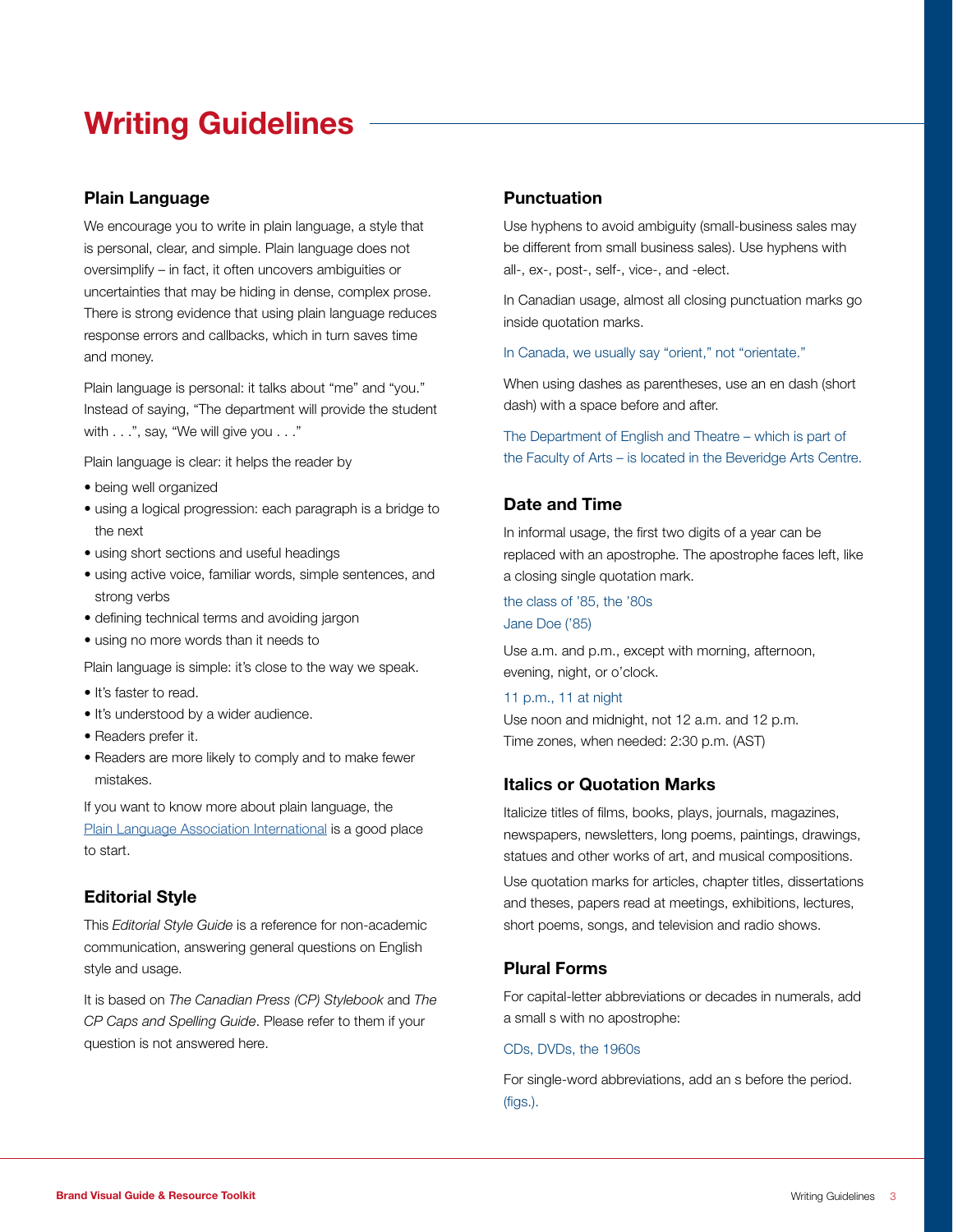## **Abbreviations**

An abbreviation is a shortened form of a word (for example, Mr. for Mister and Prof. for Professor).

An acronym is a word, usually pronounced as such, formed from the initial letters of other words (for example, radar and NATO). There is debate about whether groups of letters that we don't pronounce as words (such as DNA) are technically acronyms, but for convenience we'll include them.

#### *Use a or an with an acronym?*

Whether to use a or an depends on how we pronounce the abbreviation or the acronym: a NATO member, an LSAT test.

Avoid using abbreviations in running text (write Professor Johnson, not Prof. Johnson), and use only where the meaning is clear to readers. Normally spell out an acronym at its first occurrence (with its shortened form in parentheses right after it), unless it is widely recognized or almost never used in its spelled-out form – for example, DNA, DVD, ACOA, and CUPE.

#### **Addresses**

Spell out names of provinces and countries in text, especially if used alone. Abbreviations may be used in lists, mailing addresses or where space is limited.

Abbreviations such as Ave., St., Blvd., Hwy., N., E., S., NW, SW are used on envelopes and labels but rarely in nontechnical text. Single-letter compass point abbreviations are followed by a period; two-letter ones appear without.

8 Queen St. E.; 4321 University Ave. SW

#### Company Names

In running text, write company names in full. Omit abbreviations such as Inc. and Ltd. unless they are relevant to the text. If you do use the abbreviations, do not place commas around them.

#### **Dates**

Use the month-day-year style, with commas after the day and year. If just the month and year are required, no commas are needed.

They chose September 20, 2021, as the day to begin the series.

They chose September 2021 as the month to begin the series.

Spell out names of days and months in running text. Do not abbreviate the words day, week, month and year.

Where space restrictions require abbreviations for days and months, use the following:

Mon. / Tues. / Wed. / Thurs. / Fri. / Sat. / Sun.

Jan. / Feb. / Mar. / Apr. / May / Jun. / Jul. / Aug. / Sep. / Oct. / Nov. / Dec.

#### etc., et al., i.e., e.g.

etc. stands for et cetera ("and other things," not people). Do not use "and etc." – et means "and." It is generally not used in formal text (phrases such as "and so forth" will do) but may be used in lists and within parentheses. Place a comma before and after when used as the final item in a series, and do not italicize.

et al. stands for et alii ("and others," meaning people, not things) and is used most often in bibliographies. When it follows a single item, no comma is needed; when it follows two or more, use commas as you would in a series.

i.e. (id est) means "that is" (in other words). Do not confuse with e.g. Used most often in parentheses. Place a comma after its use.

e.g. (exempli gratia), which means "for example." Used most often in parentheses. Place a comma after its use.

Acadia University is in Atlantic Canada (i.e., in Nova Scotia, one of the four provinces of Atlantic Canada).

Acadia students come from many different parts of the world (e.g., Asia).

#### Names and Titles

Do not place a space between initials in names (John J. Jones, J.J. Jones)

Jr., Sr., I, and II. Use with full name only. Commas are no longer required around Jr. and Sr. (consistent with treatment of I and II).

**Civil or Military Titles.** Abbreviate preceding a full name; with surname alone, spell out.

Social Titles. Ms., Mrs., Dr., and Mr. are always abbreviated when preceding a name. Omit when an academic or professional designation follows the name.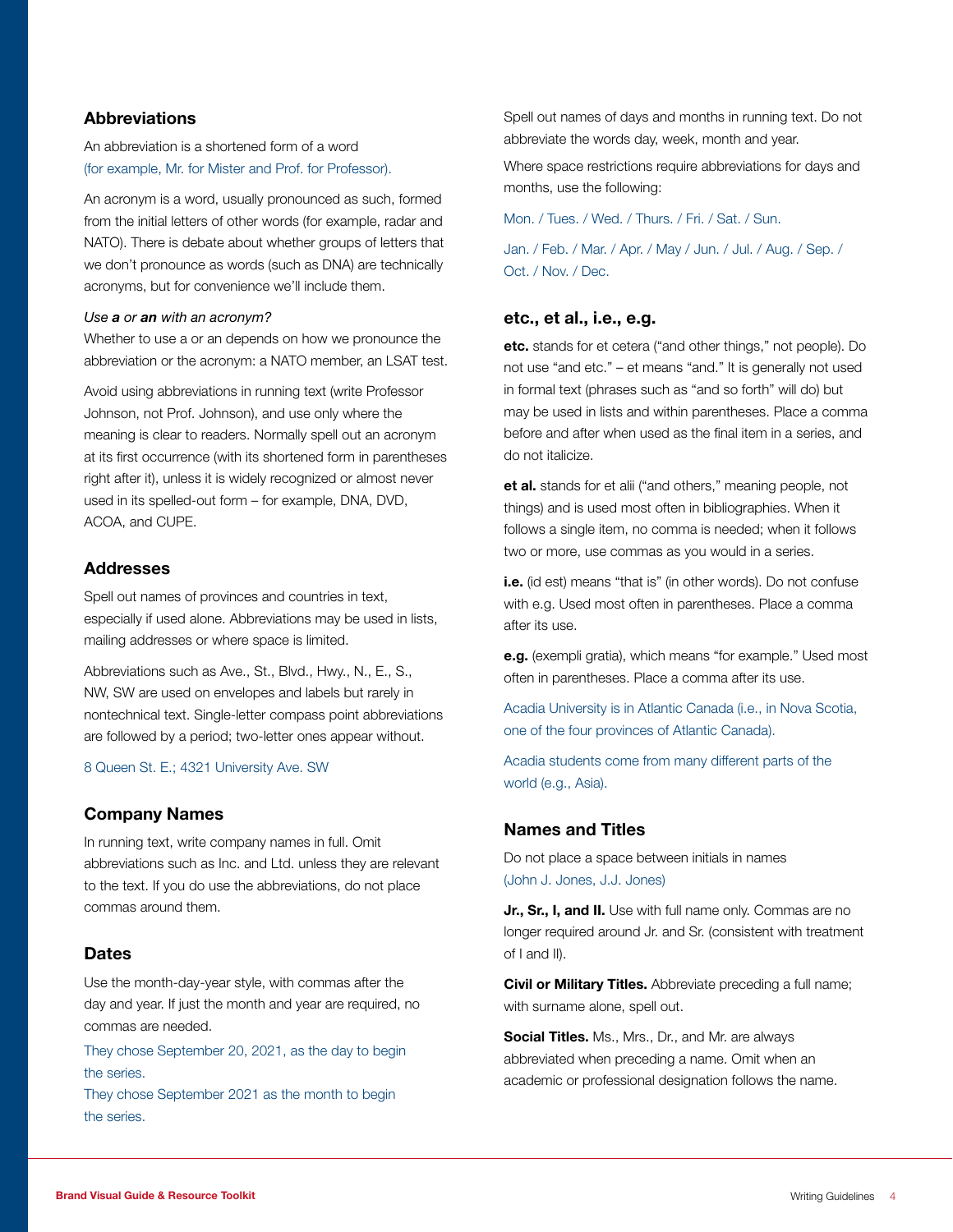# Numbers

In general, spell out whole numbers below 10 and use figures for 10 and above.

Exceptions: Addresses – 7 Main Street Fractions – 5½ Currency – \$3 Percentages that include decimals – 6.2 per cent

If you must start a sentence with a number, spell out the number.

For large quantities, use commas to separate three-digit groups.

#### 5,280 (not 5280 or 5 280)

For millions and billions, spell out words to avoid using too many zeros.

# 7 million (not 7,000,000)

250.9 billion

For number ranges, use an en dash (a short dash) between two numbers with no spacing.

#### pages 27–60

When number ranges are preceded by "from" or "between," use "to" and "and."

from 2005 to 2021 between 35 and 70

# Capitalization and Spelling

Acadia University follows the *Canadian Press Stylebook* recommendation for using capitals in a modified down style. That is, where a reasonable choice exists, we use lowercase. The use of too many capitals will distract the reader and take away from the significance of the proper nouns, adjectives, and pronouns that clearly call for capitalization.

Capitalize proper names, trade names, government departments and agencies, names of associations, companies, clubs, religions, languages, nations, race, places, and addresses. Use lowercase where a reasonable option exists.

#### Canadian Spelling

Acadia uses Canadian spelling. The following common words take the "our" spelling:

armour behaviour colour demeanour endeavour favour, favourite, favourable flavour harbour honour, honourable, honoured, but honorary humour but humorous labour but laborious neighbour odour but odorous rigour but rigorous rumour saviour valour but valorous vapour but vaporous vigour but vigorous

#### Other Canadian Spellings

centre, centred, centring cheque (as a method of payment) defence practice (noun or adjective), practise (verb) program theatre

# Please Note the Double "l" Below:

compel, compelled, compelling counsel, counsellor, counselling enrol, enrolled, enrolment fuel, fuelled fulfill, fulfilled, fulfilment, fulfilling install, installment, installation, installing marvel, marvelled, marvelous signal, signalled, signalling total, totalled travel, travelled, traveller, travelling

If in doubt, please refer to the *Canadian Oxford Dictionary*. An exception would be when you are quoting text that is in a non-Canadian style. In that case, use the source's original spelling.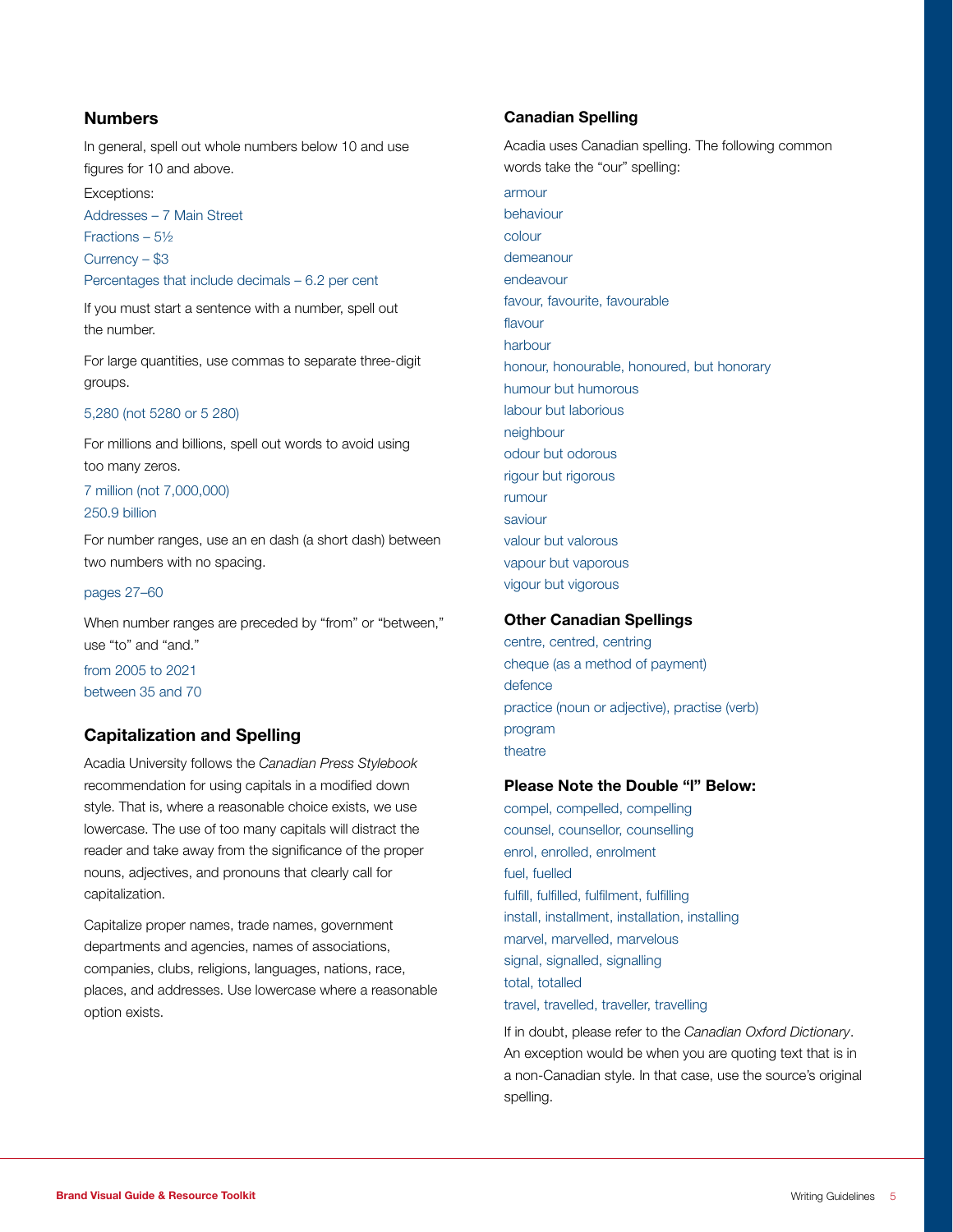# Capitalization and Spelling Guide

#### A

Aboriginal, Aboriginal Peoples (see Inclusive Writing Guide) Acadia Students' Union (ASU) Acadia University Board of Governors, but the board advisor (not adviser) alum: gender neutral graduate alumna: a female graduate alumnae: two or more female graduates alumni: two or more male graduates or a mixed group alumnus: a male graduate alums: gender neutral term for a group of graduates a.m. analyze (not analyse)

#### B

bachelor's degree Band-Aid (bandage preferred) Business, School of business degree

# C

centre centred on, not centred around chair (rather than chairperson, chairman, or chairwoman) chemical elements and compounds: lowercase when written out Convocation

## D

degrees: see list elsewhere in this guide (graduates possess a bachelor's degree, a master's or a doctorate) Department of Biology (but he is in the biology department)

#### E

Earth (proper name), but the earth circles the sun email emeritus/emerita/emeriti (professor emeritus [m.], professor emerita [f.], professors emeriti [pl.]) enrol, enrolled, enrolment extracurricular

#### F

faculty are (when referred to as individual members) faculty is (when referred to as a group) favour fibre flavour fundraising, fundraiser, fundraise

#### G

governors, but Acadia University Board of Governors Grade Point Average (GPA) graduand (about to graduate) graduate

#### H

health care home page **Homecoming** honorary degree honour, honourable

#### I

Indigenous, Indigenous Peoples (see Inclusive Writing Guide) Internet

#### M

master's degree

#### N

Natural Sciences and Engineering Research Council of Canada (NSERC)

#### O

off-campus and on-campus housing; but they live off campus or on campus online

## P

per cent (avoid the symbol %), percentage, five per cent increase (no hyphens) p.m. post-doctoral, postgraduate, post-secondary practise (verb), practice (noun) Professor Mark Smith; but Mark Smith, professor of English program (not programme)

#### R

Registrar's Office (not Office of the Registrar) Royal Society of Canada

#### S

seasons and semesters: summer school, fall semester (lower case) Social Sciences and Humanities Research Council of Canada (SSHRC) Styrofoam (plastic foam preferred)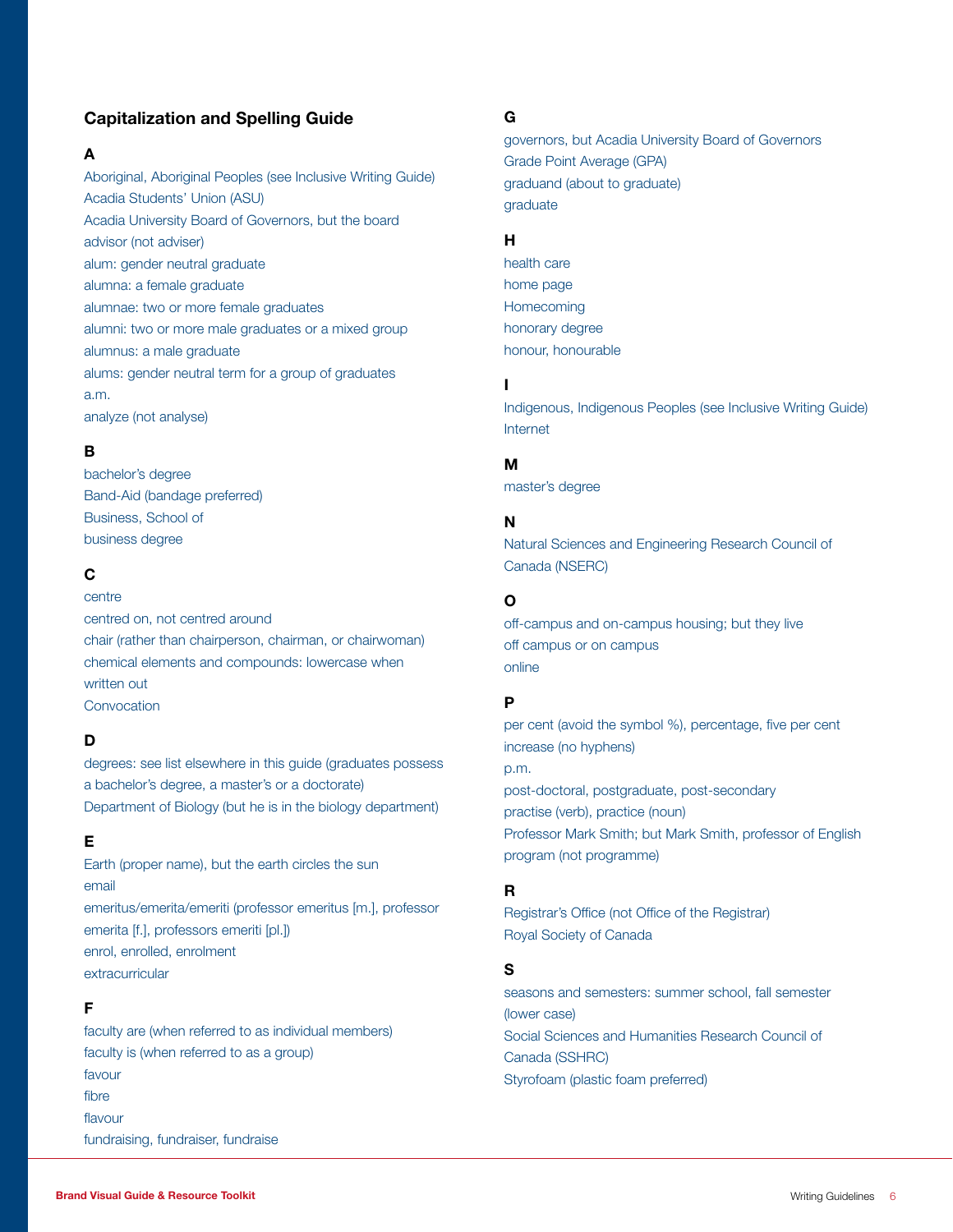# T

theatre thesis, theses

# U

undergraduate university-wide (but provincewide, campuswide, nationwide) U.S. – the abbreviation for the nation US – American dollar currency, as in US\$100

# V

versus: abbreviated as vs. in sports schedules and names of court cases vice-president vice-chancellor vice-chair

# W

web, web page, website, webcast, webmaster, web server Welcome Week World Wide Web

# X

Xerox (photocopier preferred)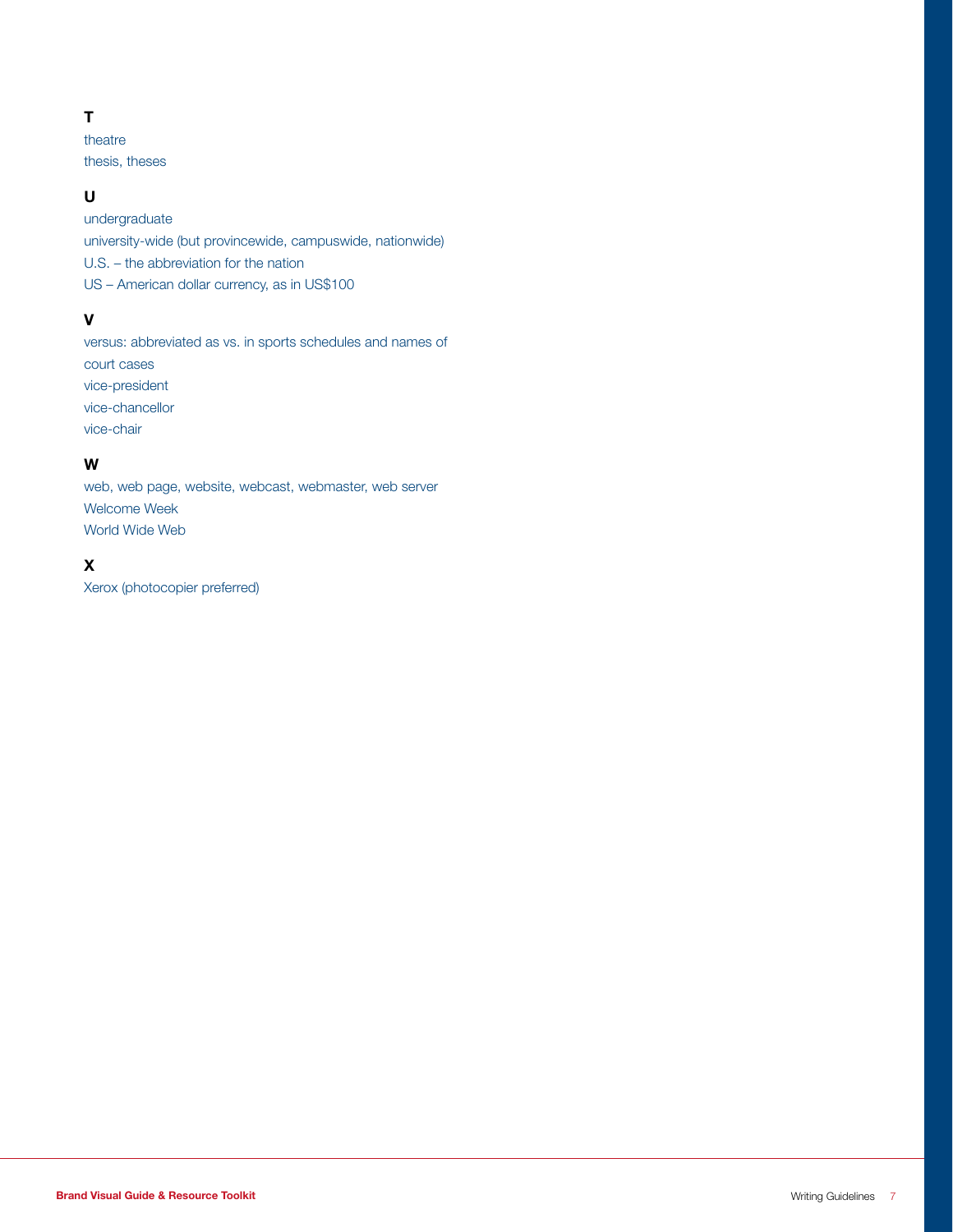# Inclusive Writing

Respect for other people includes being thoughtful in the language we use around gender, race or ethnicity, age, disability, religion, and sexuality. Today's acceptable word can be tomorrow's example of racism, sexism, or other abuse.

Diversity refers to the wide variety of visible and invisible differences that contribute to the experiences of individuals and groups. These include both individual and group social differences. Inclusion is about creating a culture that strives for equity and embraces, respects, accepts, and values difference.

Acadia strives to be a safe, accessible and inclusive community for everyone.

[Acadia's Equity Office](https://www2.acadiau.ca/student-life/equity-judicial/equity.html) supports students, staff and faculty. Its main goal is to prevent discrimination, sexual harassment, and personal harassment, and it oversees *[Acadia University's Policy Against Harassment and](https://hr.acadiau.ca/tl_files/sites/hr/Policies%20and%20Procedures/Harassment%20&%20Discrimination.pdf)  [Discrimination](https://hr.acadiau.ca/tl_files/sites/hr/Policies%20and%20Procedures/Harassment%20&%20Discrimination.pdf)*.

[Acadia's Accessible Learning Services](https://www2.acadiau.ca/student-life/accessiblelearning.html) facilitate access to supports and resources for students with disabilities. The goal is to maximize students' opportunities for a successful and meaningful experience at Acadia.

Acadia follows the *[Canadian Press Stylebook](https://stylebooks.thecanadianpress.com)* guidelines on inclusive language. Much of this guide is adapted from the *CP Stylebook*.

## Age

If a person's age is relevant, give the age rather than imprecise and possibly derogatory terms such as senior citizen, retiree, elderly or middle-aged. When a precise age is unavailable, older adult is a term that's gaining wider acceptance.

Youth in general includes both sexes: the youth of Canada. Applied to individuals, it usually means males. Try to avoid the latter use.

#### **Disabilities**

Be accurate, clear and sensitive when describing a person with a disability, illness or disease. They are people first; their disability is only one part of their humanity and most would say it is the least important part.

Others, however, consider it an integral part of their identity. Some people with autism embrace being called an autistic person or even Autistic, while others prefer more personforward terms: **a woman with autism**. The Canadian Association of the Deaf distinguishes between deafness as a medical condition and Deaf culture, a community with a unique language, values and social structures.

Mention a disability only if it is pertinent.

Never say people who use wheelchairs are "confined" to them or "wheelchair-bound." Don't call a condition "crippling" or assume it is permanent or something that needs fixing. People may be deaf, slightly deaf or hard of hearing; blind or have poor eyesight. A patient is someone under a doctor's care or in hospital. Victim connotes helplessness. A child with an intellectual disability does not necessarily have a mental illness. Don't describe people with **epilepsy** as "epileptics"; they have **seizures**, not fits.

While it is important to be specific for clarity, there are also some terms that may be used in the scientific community that are not as acceptable in casual use. Write intellectually disabled or cognitive disability when a specific condition is not known.

Watch out for long-established clichés that are no longer acceptable: fell on deaf ears, turned a blind eye.

Don't define people by their disorders: the disabled, the blind, the handicapped. Writing people with disabilities emphasizes the human beings and not the disabilities.

Learn the preferences of those concerned and proceed accordingly.

You may also wish to familiarize yourself with Acadia's [Accessible Learning Services](https://www2.acadiau.ca/student-life/accessiblelearning.html). Its website includes links to the *Nova Scotia Accessibility Act* and the *Acadia Policy for Students with Disabilities*.

#### Indigenous Peoples

Acadia University is located in Mi'kma'ki, the ancestral territory of the Mi'kmaq nation. As part of Acadia's initiative to move forward in reconciliation, a Presidential Advisory Council has published Working with Indigenous [Peoples at Acadia University – Handbook and Protocols.](https://indigenous.acadiau.ca/tl_files/sites/indigenous/Acadia-IndigProtocolsHandbook_27February2018.pdf)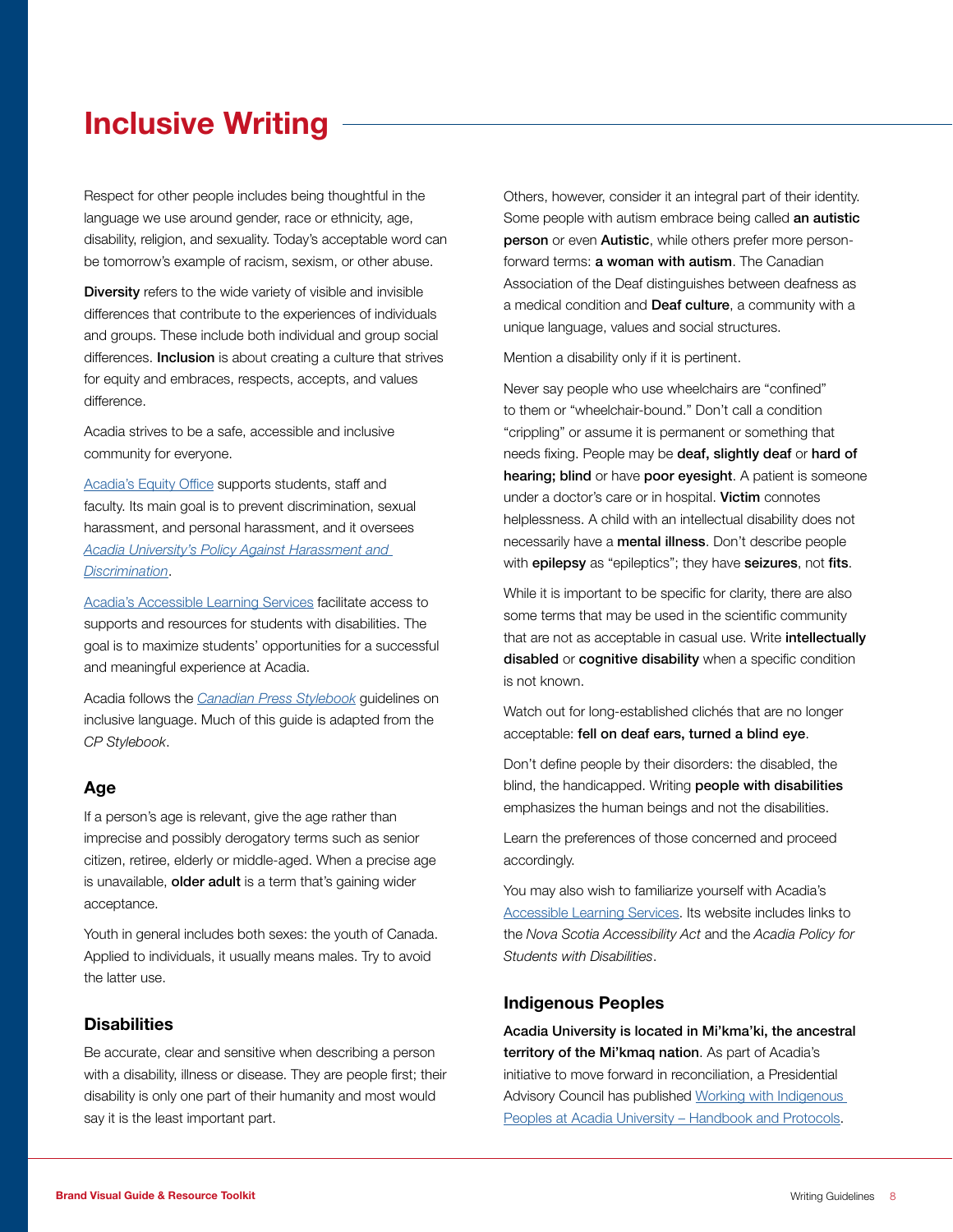In Canada, there are three distinct Indigenous groups under Section 35 of the Constitution: First Nations, Inuit and Métis (people of mixed European and Indigenous origin). Collectively, they are known variously as **Indigenous** Peoples, Aboriginal Peoples, original peoples, First Peoples, Aboriginals, Indigenous people and other variations. The preferred term is Indigenous people.

Indigenous is always uppercase. Indigenous Peoples is an umbrella term that includes all First Nations, Métis and Inuit people in Canada. First Nations is also uppercase.

Avoid possessive constructions such as "Canada's Indigenous Peoples," "Manitoba's Métis community," and the like. To many, it causes offense by evoking a sense of possession and colonialism. Use Indigenous Peoples in Canada, Métis people in Manitoba instead.

Whenever possible, use the specific name of the community or nation – Mi'kmaq, Cree, Mohawk, Blackfoot, Ojibwa, Nunatsiavut, Tsuut'ina First Nation – rather than a generality. For band names, use the spelling the band prefers, which is also the spelling used by the federal government.

In all references, be guided by the preference of those concerned.

Mi'kmag is plural and is used to refer to more than one person or to the whole nation.

Mi'kmaw is the singular form of Mi'kmaq ("She is Mi'kmaw") or an adjective where it precedes a noun ("a Mi'kmaw song"). Mi'kmaw also refers to the language ("He speaks Mi'kmaw").

## Race and Ethnicity

Avoid generalizations and labels. Identify a person by race, colour, national origin or immigration status only when it is pertinent.

Take care when writing broadly about diverse communities to avoid the dangers inherent in painting a large group of people with the same brush. Guard against the phenomenon of "othering" – fostering the implicit sense that a person or group is extrinsically different or doesn't belong.

Capitalize the proper names of nationalities, peoples, races and tribes: Indigenous Peoples, Arab, Black, Caucasian, French Canadian, Inuit, Jew, Latin, Asian, Cree

Note that while **Black** is a proper name for a person's race, white is a generic term and is lowercase.

There is usually no need to use descriptions such as Polish Canadian or Jamaican Canadian, given they may put an inappropriate emphasis on the person's ethnic background. However, these descriptions can be used if the individual prefers it and it is relevant.

#### Sexism

Treat the sexes equally and without stereotyping. A woman's marital or family status – single, married, divorced, grandmother – is pertinent only to explain a personal reference or to round out a profile. The test is always this: Would this information be used if the subject were a man?

#### Shoppers (not housewives) are paying more.

Prefer police officer or constable to policeman, firefighter to fireman, mail carrier to mailman, flight attendant to stewardess.

There is not an entirely satisfactory substitute for fisherman, although fisher, fish harvester, fish industry worker, fishing licensee or the phrase fishermen and women are all possibilities.

Some readers find the use of he (him, his) as a word of common or indeterminate gender to be sexist. His or her and the like can be used but may prove awkward. In that case reword the sentence if possible. Instead of: Whoever is promoted will have \$50 added to his or her pay, write: Whoever is promoted will get a \$50 raise. They (them, their) is an acceptable alternative to he (him, his). Its use as a singular has been around since the 14th century, and most style quides now accept the singular they as a personal pronoun.

Instead of man or mankind, you can write people, human beings, humanity, human race. Alternatives to manmade include artificial, constructed, manufactured, synthetic.

## Sexual Orientation and Gender Identity

The issue of gender identity and expression has evolved rapidly in recent years, testing and reinventing some of society's most basic boundaries and norms in the process and making the best way to report on gender issues a moving target.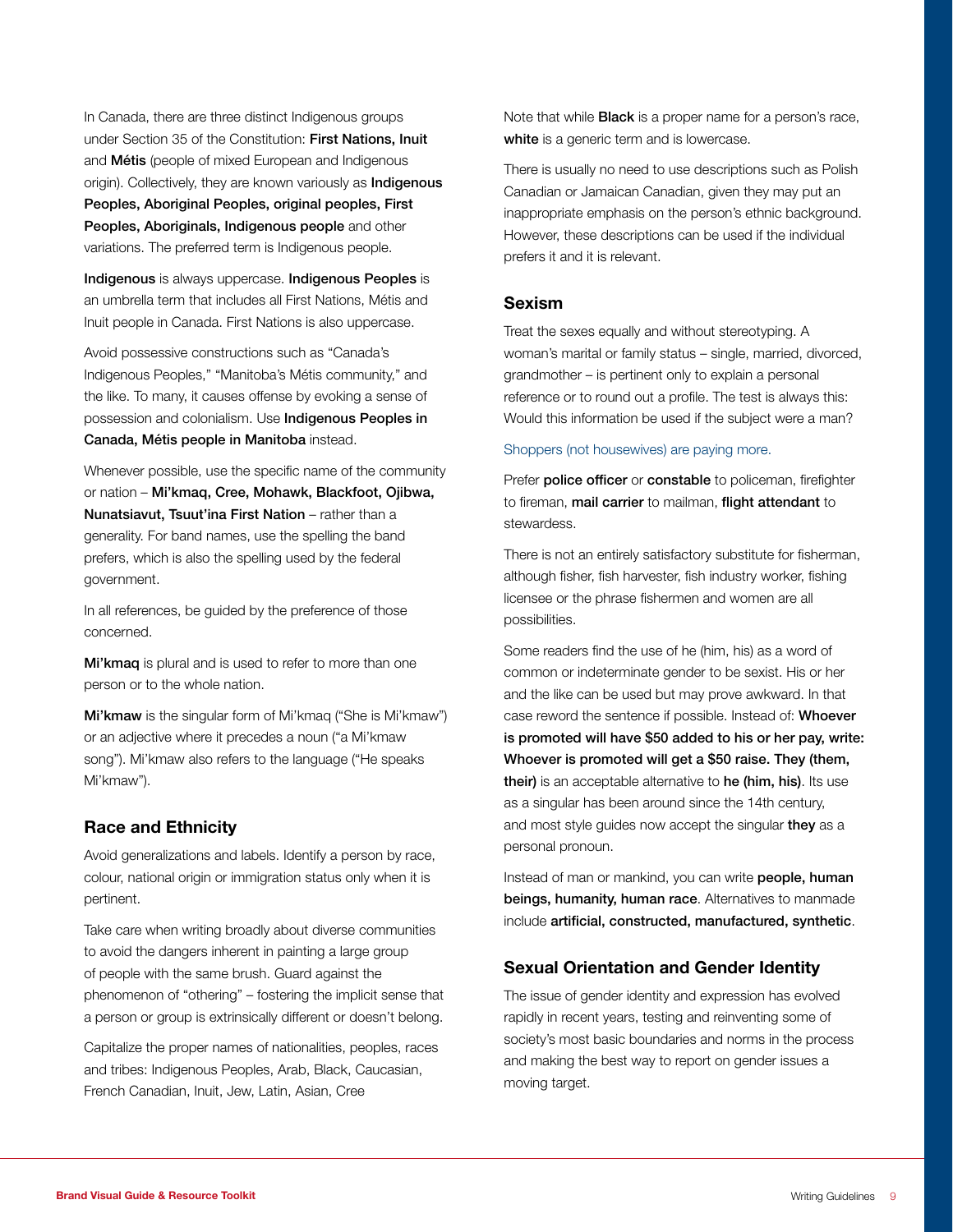The most important advice is to tread carefully, remain flexible and open-minded, and be guided by the personal preferences of the people you're writing about. Some guidelines:

A person's sexual orientation should never be mentioned unless relevant to the story.

Gay and lesbian are the preferred terms to describe people attracted to the same sex.

Use sexual orientation, not sexual preference. Language is still evolving on what to call the individuals in a samesex relationship or marriage. Follow their preference if it is known. Boyfriend, girlfriend, partner, husband and wife are all acceptable options depending on situation and preference.

Gender identity refers to an individual's own personal sense of their gender, and may not match the sex they were assigned at birth – a situation known as transgender (not "transgendered.") Avoid using the shortened form trans except in a quote or when the meaning is spelled out, as its definition is often not well understood.

Gender expression, on the other hand, refers to how an individual chooses to outwardly express their gender identity. The two do not always align perfectly, so avoid assumptions. Transgender people may be straight, lesbian, gay, bisexual, or queer.

The term **transsexual** has a clinical definition as someone who identifies as a member of the sex opposite to that assigned at birth, and so as such should not be confused with the broader term transgender. When in doubt, ask.

In some cases, one's gender identity may be neither male nor female – a circumstance known variously as non-binary, gender non-conforming or genderqueer. Use such lesserknown terms advisedly and always with a definition, as their meanings can be amorphous or poorly understood.

The term **two-spirit** (not "two-spirited") is often used to represent various gender identities and sexual orientations within the Indigenous community. Seek clarity from a subject before using it, and avoid its various abbreviations in order to prevent confusion.

The familiar abbreviations LGBT and 2SLGBTQ+ (Two-Spirit, lesbian, gay, bisexual, transgender and queer or questioning. The plus sign represents other sexual identities, such as pansexual or asexual. It's important to remember that everyone – not just 2SLGBTQ+ people – has a gender identity, gender expression, and sexual orientation.) The latter term is preferred for the sake of simplicity. Should circumstances demand a more elaborate version, explain it.

Whenever possible, confirm with the person how they wish to be described in print, including their preferred pronouns – male, female or gender-neutral pronouns like they and them. If the person prefers they and them, explain their preference in the text and use their chosen name frequently as an alternative to maintain clarity for the reader.

Other terms that are growing in prominence include cisgender, the opposite of transgender; however, it's not widely understood and should be avoided. Use non-transgender instead.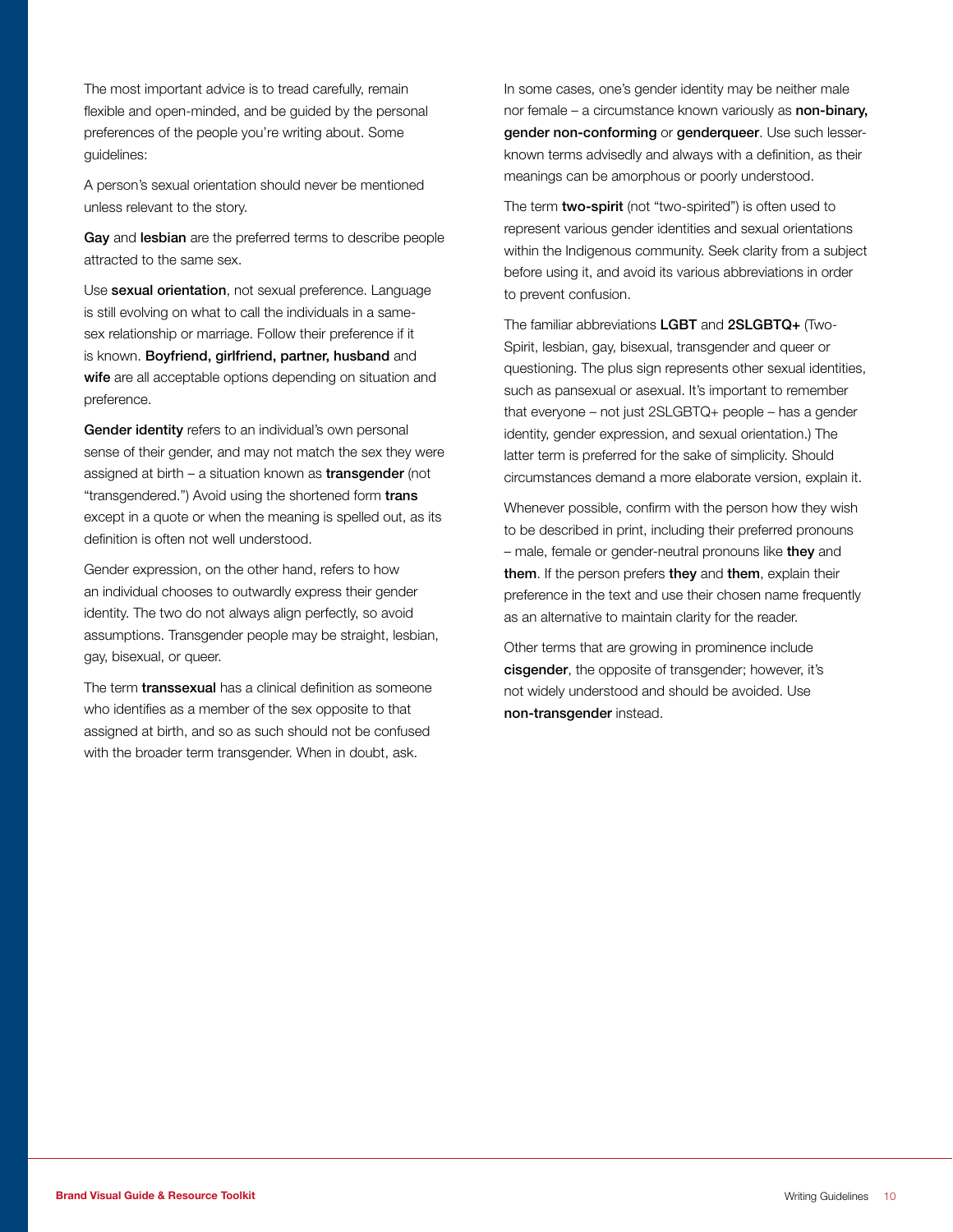# **Departments** and Terminology

#### Schools and Departments

Certain academic departments at Acadia are known by specific names:

Manning School of Business Administration Jodrey School of Computer Science Ivan Curry School of Engineering School of Education School of Kinesiology School of Music School of Nutrition and Dietetics

Acadia has four faculties, each with individual departments:

# Faculty of Theology, offered by the Acadia Divinity College

#### Faculty of Arts

**Economics** English and Theatre History and Classics Languages and Literatures Music Philosophy **Politics** Sociology

## Faculty of Professional Studies

Business Community Development Education Kinesiology Music

## Faculty of Pure and Applied Science

Biology **Chemistry** Computer Science Engineering Earth and Environmental Science Mathematics and Statistics Nutrition and Dietetics Physics Psychology

#### **Degrees**

Do not include the word degree after a degree abbreviation:

He has a BA in history (not a BA degree in history).

bachelor's degree and master's degree; doctoral degree, doctorate; bachelor of arts, master of science, doctor of philosophy

Degree abbreviations are best used in listings, while spelling out the degrees is more readable in regular text.

Set off degree names by commas when they follow personal names:

Mary Jones, master of science in biology, is the coordinator of the program.

Acadia offers programs of study leading to the following credentials:

| BA           | Bachelor of Arts                                 |
|--------------|--------------------------------------------------|
| <b>BAH</b>   | Bachelor of Arts with Honours                    |
| <b>BAM</b>   | Bachelor of Arts in Music                        |
| <b>BASc</b>  | <b>Bachelor of Applied Science</b>               |
| <b>BBA</b>   | Bachelor of Business Administration              |
| <b>BBAH</b>  | Bachelor of Business Administration with Honours |
| <b>BCD</b>   | Bachelor of Community Development                |
| <b>BCDH</b>  | Bachelor of Community Development                |
|              | with Honours                                     |
| <b>BCS</b>   | <b>Bachelor of Computer Science</b>              |
| <b>BCSH</b>  | Bachelor of Computer Science with Honours        |
| <b>BCSS</b>  | Bachelor of Computer Science with Specialization |
| <b>BEd</b>   | Bachelor of Education                            |
| <b>BKin</b>  | Bachelor of Kinesiology                          |
| <b>BKinH</b> | Bachelor of Kinesiology with Honours             |
| <b>BM</b>    | <b>Bachelor of Music</b>                         |
| <b>BMT</b>   | Bachelor of Music Therapy                        |
| <b>BSc</b>   | Bachelor of Science                              |
| <b>BScH</b>  | Bachelor of Science with Honours                 |
| <b>BSN</b>   | Bachelor of Science in Nutrition                 |
| <b>BSNH</b>  | Bachelor of Science in Nutrition with Honours    |
| <b>BTh</b>   | Bachelor of Theology                             |
| CAS          | Certificate in Applied Science                   |
| <b>CCS</b>   | Certificate in Computer Science                  |
| <b>CMT</b>   |                                                  |
|              | Certificate in Music Therapy                     |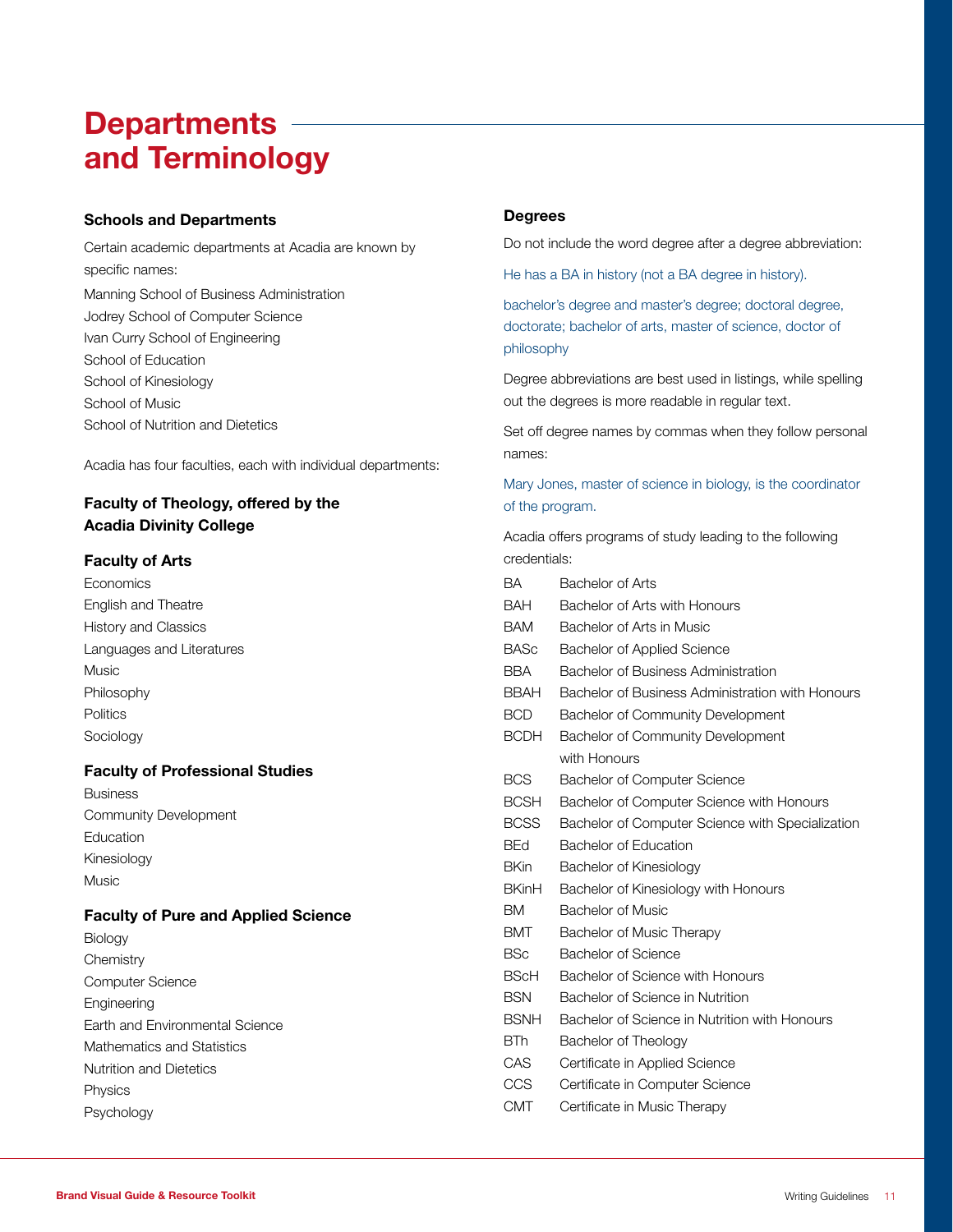| <b>DMin</b>     | Doctor of Ministry                                                           | Κ  |
|-----------------|------------------------------------------------------------------------------|----|
| MA              | Master of Arts                                                               | N  |
| MAT             | Master of Arts in Theology                                                   | N  |
| <b>MDiv</b>     | Master of Divinity                                                           | Р  |
| MEd             | Master of Education                                                          | R  |
| <b>MSc</b>      | Master of Science                                                            | R  |
| <b>MTh</b>      | Master of Theology                                                           | R  |
| <b>PhD</b>      | Doctor of Educational Studies                                                | R  |
|                 | <b>Building Names and Map Codes</b>                                          | S  |
| AAC             |                                                                              | S  |
| ALH             | Acadia Athletics Centre (Arena/Gymnasium)<br>Alumni Hall (Wu Welcome Centre) | S  |
| <b>AMA</b>      | Andrew H. McCain Arena                                                       | Τ  |
| BAC             | Beveridge Arts Centre                                                        | U  |
| <b>BAN</b>      | <b>Bancroft House</b>                                                        | U  |
| <b>BIO</b>      | <b>Biology Building</b>                                                      | U  |
| CAR             | Carnegie Hall                                                                | U  |
| <b>CHA</b>      | Chase Court                                                                  | V  |
| <b>CHI</b>      | Chipman House                                                                | V  |
| CHP.            | <b>Central Heating Plant</b>                                                 | V  |
| CLC             | <b>Clark Commons</b>                                                         | V  |
| CRF             | <b>Christofor Hall</b>                                                       | V  |
| CRO             | Crowell Tower                                                                | V  |
| <b>CUT</b>      | <b>Cutten House</b>                                                          | V  |
| DEN             | Dennis House                                                                 | V  |
| <b>DIV</b>      | <b>Divinity College</b>                                                      | V  |
| EAT             | Eaton House                                                                  | V  |
| ELL             | <b>Elliott Hall</b>                                                          | V  |
| <b>EMM</b>      | Emmerson Hall                                                                | V  |
| <b>FOU</b>      | Sheldon L. Fountain Learning Commons                                         | V  |
| FTB.            | <b>Festival Theatre Building</b>                                             | U  |
| GOD             | Godfrey House                                                                | В  |
| H <sub>24</sub> | Centre for Organizational Research                                           | lε |
|                 | and Development                                                              | n  |
| <b>HAY</b>      | Hayward House                                                                |    |
| HDH             | Harvey Denton Hall                                                           | F  |
| <b>HOR</b>      | Horton Hall                                                                  | U  |
| <b>HSH</b>      | Huggins Science Hall                                                         |    |
|                 |                                                                              |    |

| KCI             | K.C. Irving Environmental Science Centre               |
|-----------------|--------------------------------------------------------|
| MMC             | Manning Memorial Chapel                                |
| MOR             | Morton Property                                        |
| PAT             | Patterson Hall                                         |
| RAY             | Raymond House                                          |
| RHO             | Rhodes Hall                                            |
| <b>RJH</b>      | Roy Jodrey Hall                                        |
| <b>RRG</b>      | Services Building Garage                               |
| <b>SEM</b>      | Seminary House                                         |
| <b>SER</b>      | Robie Roscoe Services Building                         |
| SUB.            | Students' Union Building                               |
| <b>TSE</b>      | Trans. Site Electrical Dist.                           |
| U <sub>52</sub> | DeWolfe House                                          |
| U56             | 56 University Avenue                                   |
| U <sub>58</sub> | 58 University Avenue                                   |
| <b>UNH</b>      | University Hall                                        |
| <b>VML</b>      | Vaughan Memorial Library                               |
| W11             | 11 Westwood Avenue                                     |
| W17             | University Club (17 Westwood)                          |
| W39.            | 39 Westwood Avenue                                     |
| W41             | 41 Westwood Avenue                                     |
| W45             | 45 Westwood Avenue                                     |
| <b>WHE</b>      | <b>Wheelock Dining Hall</b>                            |
| WHI             | Whitman House                                          |
| <b>WIC</b>      | Wong International Centre                              |
| WIL             | <b>Willett House</b>                                   |
| WMG             | War Memorial Gym                                       |
| WMH             | War Memorial House                                     |
| <b>WWC</b>      | Wu Welcome Centre                                      |
|                 | Use the full name for buildings on first reference, ca |

apitalizing Building, Hall, Centre, etc. Shortened versions are fine for later references (e.g., Jodrey Hall for Roy Jodrey Hall). Do ot use acronyms for buildings.

format for room names and numbers: University Hall, Room 206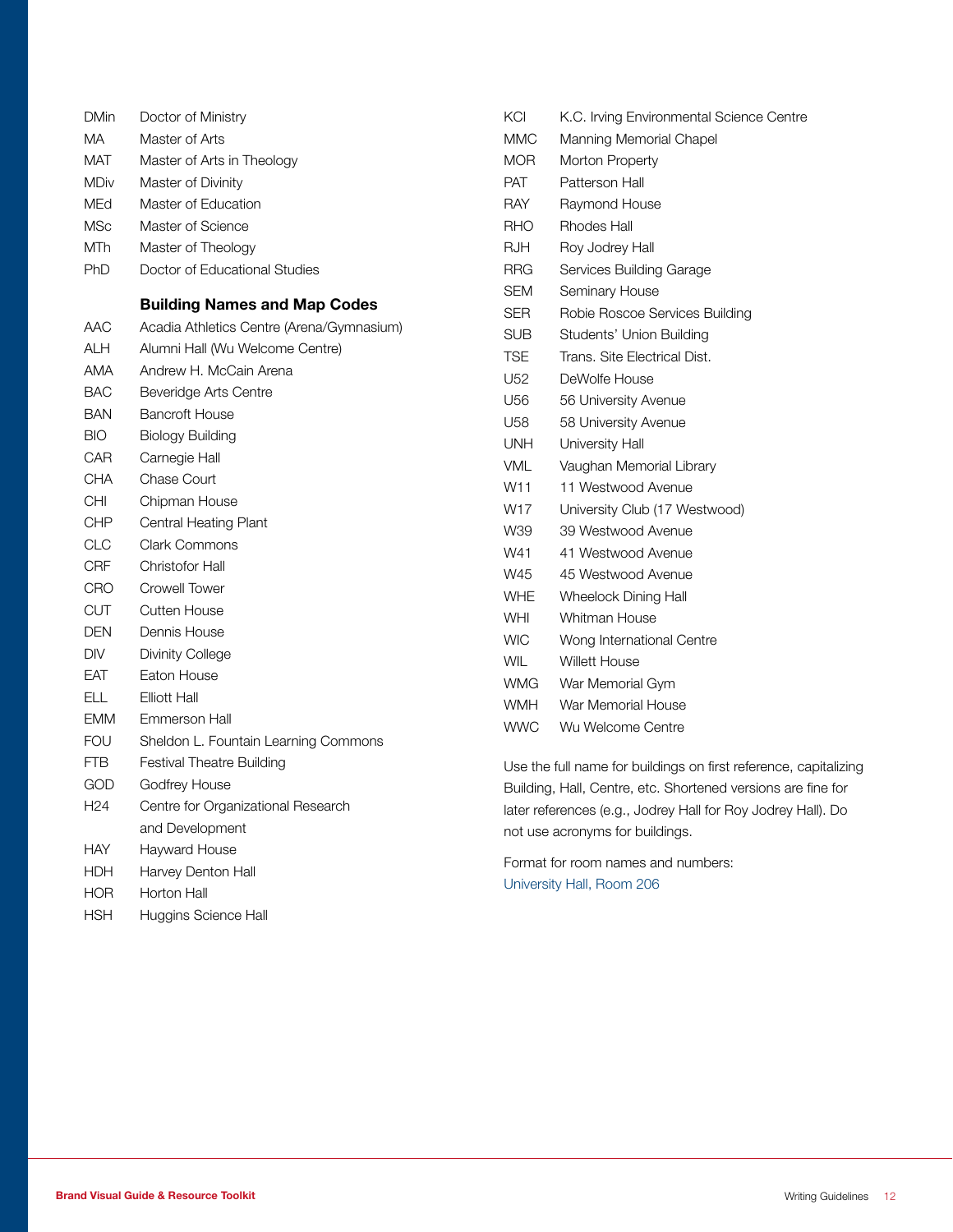# Style and Formats

When writing about Acadia University, use Acadia University first and follow with just Acadia. Uppercase University when you mean Acadia.

# Contact Information Formats

#### Telephone Numbers

Do not use the numeral 1 before area codes. Proper form is (902) 555-5555. When listing separate home, office, and fax numbers, indicate them as follows:

Office: (902) 555-5555, Ext. 226 Home: (902) 555-5555 Fax: (902) 555-5555

#### Email Addresses

Use the full email address, set in lowercase letters. jane.doe@acadiau.ca

#### Web Addresses

For web addresses, include the entire address (omitting www). Do not underline email and web addresses in regular text. If used in emails or online text, please hyperlink addresses to the corresponding page for easy navigation. acadiau.ca

#### Mailing Addresses

Person/office/department Acadia University 15 University Avenue Wolfville, Nova Scotia, B4P 2R6 Canada

Use official names of offices and departments in university addresses (Registrar's Office, not Office of the Registrar).

When listing mailing address, do not abbreviate the province. Use Nova Scotia (not NS) for the benefit of international students.

If you list an address in running text, use commas to separate elements, including Canada. (e.g., Registrar's Office, Acadia University, 15 University Avenue, Wolfville, Nova Scotia, B4P 2R6, Canada).

#### Course Names

Capitalize official course titles. Do not use quotation marks. Lowercase when making a general reference to courses, unless the subject includes a proper noun or adjective.

He wanted to sign up for Introduction to Philosophy.

She took English, history, and psychology courses.

## Scholastic Grades

She got a B+, an A-, and three As this semester (no apostrophe in the plural).